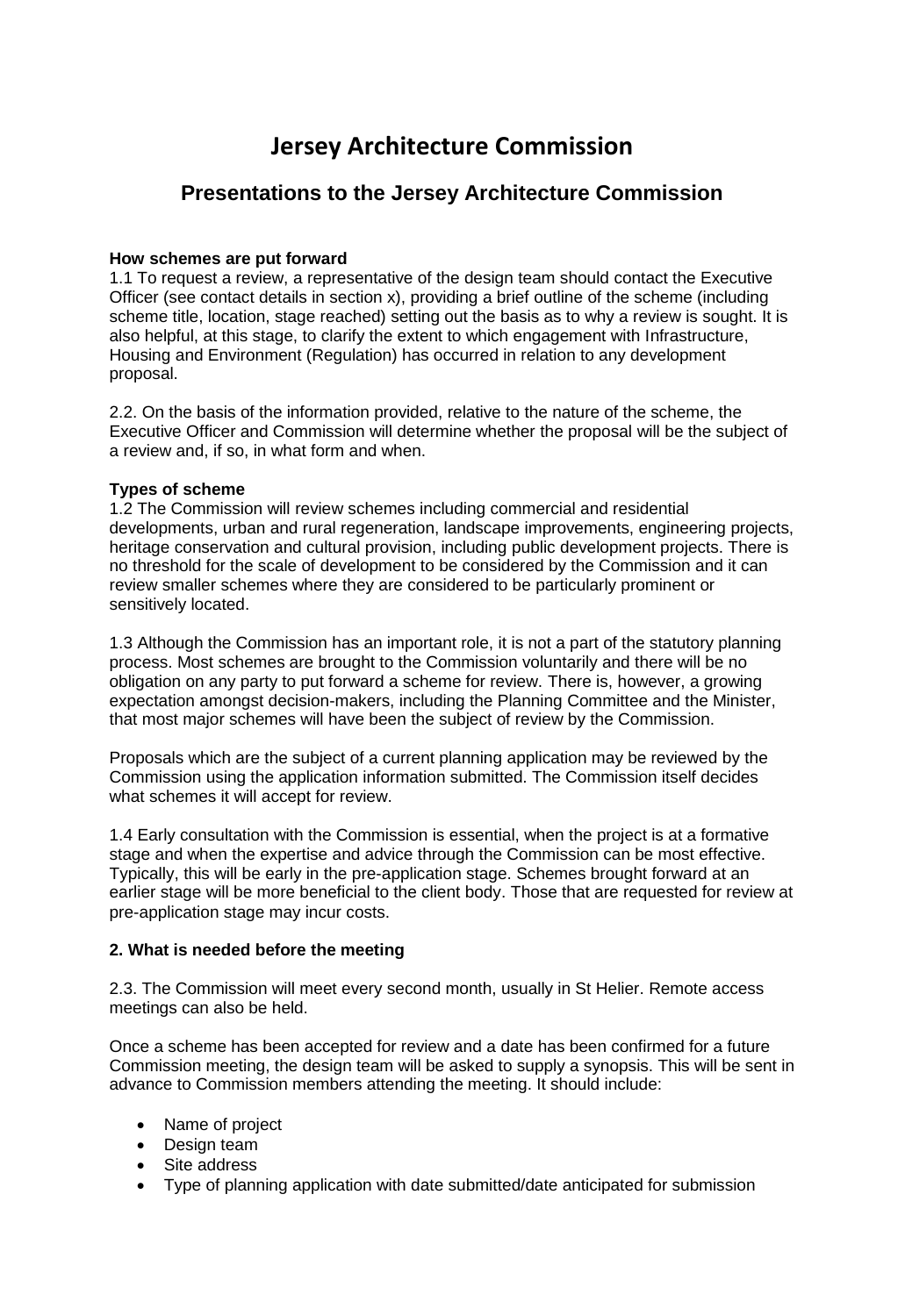- Main statutory and policy constraints (Listed Building, Green Zone, etc.).
- Synopsis of the scheme, where the emphasis should be on the background, the context and the brief rather than a detailed description of the scheme. This might usefully address the agenda items adopted by the Commission, as appropriate (see section 5).
- Location and site plans should be appended (they will be used for a site visit) and photographs of the site and any existing buildings on the site. The synopsis may be supported by a small selection of drawings and digital images; alternatively, a web address should be given on which one can view the images.

2.4. The typical timetable in the run-up to the meeting is for the synopsis/location and site plans to be required 10 working days before the meeting date.

2.5. The confirmed time of attendance sent to the Commission members attending the meeting and will be copied to the design team and IHE (Regulation).

2.6. The principal line of communication is between the Executive Officer and the primary contact in the design team. It is down to the primary contact in the design team to liaise with colleagues in the design team and with the client. For example, it is down to the primary contact to ask the client to attend and contribute to the meeting.

# **3. What form with the presentation of the scheme take?**

3.1. For meetings and new cases the Commission asks for a presentation of the scheme. On returning cases a full presentation will not normally be required; it is possible to begin with a recap and an outline of developments since the scheme first came to the Commission. Then discussion follows, often over 'tabled' drawings.

3.2. The content of the presentation on new cases will depend upon the size, scale and nature of the project and the stage it has reached in its development. The material in this section gives guidelines but some flexibility is possible. In particular, presentations for new cases will usually be less elaborate.

3.3. The Commission does not wish to have schemes held back until a fully-prepared and polished presentation can be produced. On the contrary, it prefers to see schemes at an early stage and will not mind if presentations reflect this.

# **4. Presentation format**

1

4.1. Those presenting to the Commission may use display panels, drawings, models, photographs and PowerPoint presentations. Other media can be used by negotiation.

4.2. Models are one of the best ways of communicating the concept and design of a project and their use, particularly where this utilises the Jersey 3D model<sup>1</sup>, is encouraged wherever possible. Even 'rough sketch models' can be useful. Perspectives and birds-eye views may be suitable for larger projects.

4.3. PowerPoint presentations including fly-throughs are acceptable but work best when complemented by static displays as they are sequential and make it difficult to refer quickly to an aspect or to look at one aspect in conjunction with another.

4.4. Hard copy material may be delivered to the Executive Officer ahead of the meeting. Digital format presentations are usually preferred.

<sup>1</sup> <https://www.gov.je/planningbuilding/jerseymappingservice/pages/sthelier3d.aspx>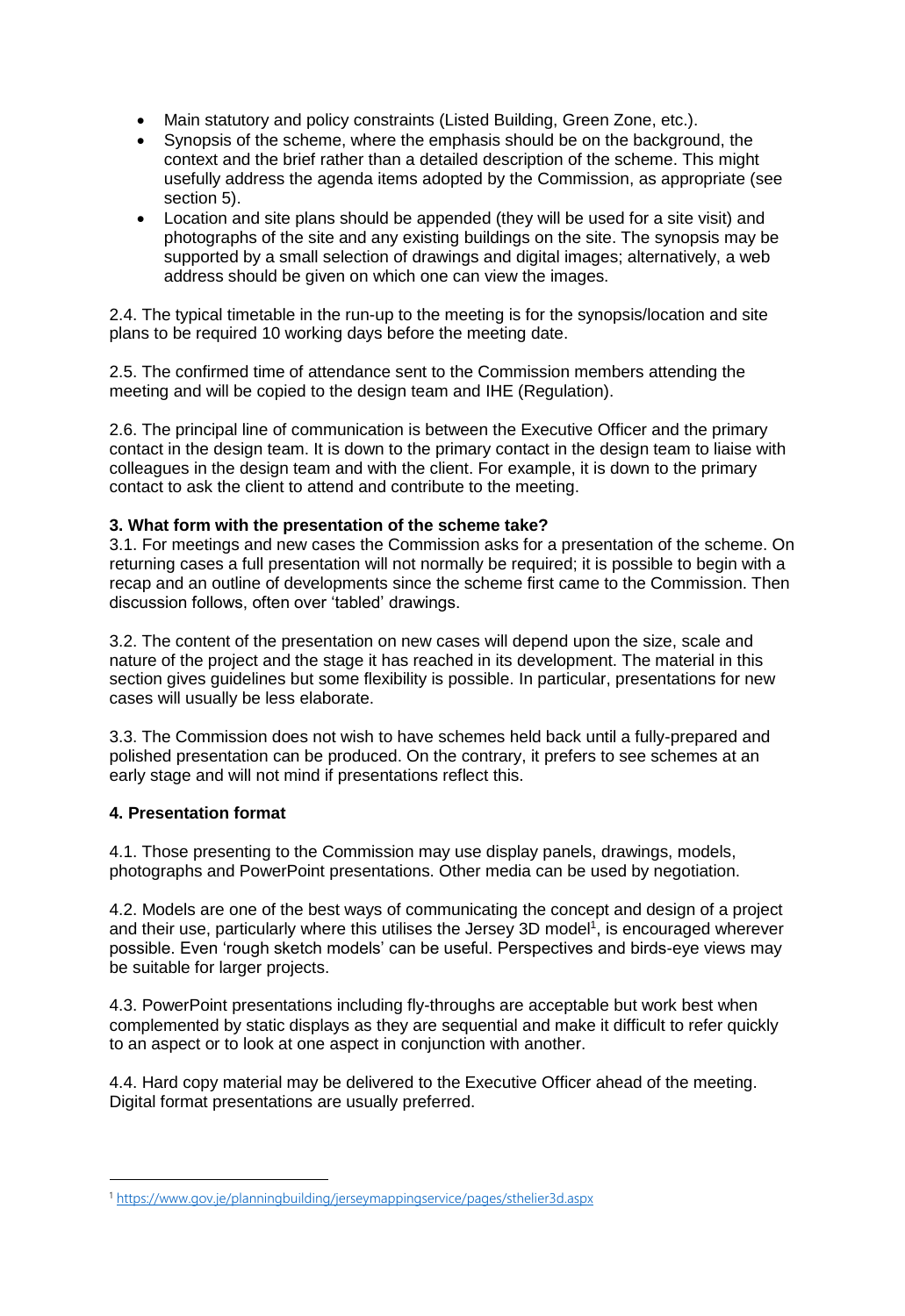4.5. When documents are brought to be handed out, at least five copies will be needed to distribute: one for each of the four Commissioner, and one for the Commission records.

### **5. Presentation content**

5.1. The following will often be expected:

- A plan showing the site in relation to adjoining properties, access routes and the movement network. A location plan showing the site in relation to its wider context is also useful. Aerial photographs of the site and its surroundings can be very useful in this regard. It may be useful to illustrate the historical development of the urban form over time, and it will always be important to indicate designations such as listed buildings and spatial planning policies e.g. Green Zone, etc. Photographs of the site and existing buildings should be supplied.
- Site plans clearly showing land ownership including public and privately owned areas and the extent of land owned by the client are essential. These should indicate the specific areas that are to be built on, those that are not, buildings for demolition, retention and/or refurbishment. Sections across the site are useful, especially where the topography is an important factor.
- Landscape analysis and details of the landscape approach.
- Plans, sections and elevations of proposed buildings.
- Photomontages and views demonstrating the development in its context.
- Detailed drawings communicating the architectural approach and materials.

5.2 The Commission will use an agenda based on the following headings, as appropriate. This will ensure clarity in presentations, ensure design approaches are clearly understood and will be used in the Notes issued following the meeting.

- Context physical and social history of the site and past eras of development; street elevations and sections; land uses; analysis of the receiving streetscape and surrounding landscape and topography.
- Connectivity –local destinations; movement patterns and permeability; walking cycling and other transport modes, provisions and shifts; broadband; safe thoroughfares.
- Community involvement; social infrastructure and local services; amenity space and management; lifestyles; privacy and conviviality; wellbeing impact.
- Climate carbon reduction strategies; biodiversity; water conservation; SUDs; shade and shelter; embodied energy.
- Character –memorable spaces; distinctive identity; landscape and materials; massing and density; public art; layout options considered and how assessed; parking and cycle storage; universal access; flexibility and adaptability; what is Jersey about the design?
- Change rapid change can be anticipated in regulations, users' behaviour, public expectations, work and leisure, movement patterns and energy consumption and many more areas. What changes are anticipated by the client and designers and how are they facilitated in the proposed design?

#### **6. What happens at the meeting**

6.1. The Chair of the Commission will invite the client, design team, planning case officer and/or other stakeholders to contribute in turn.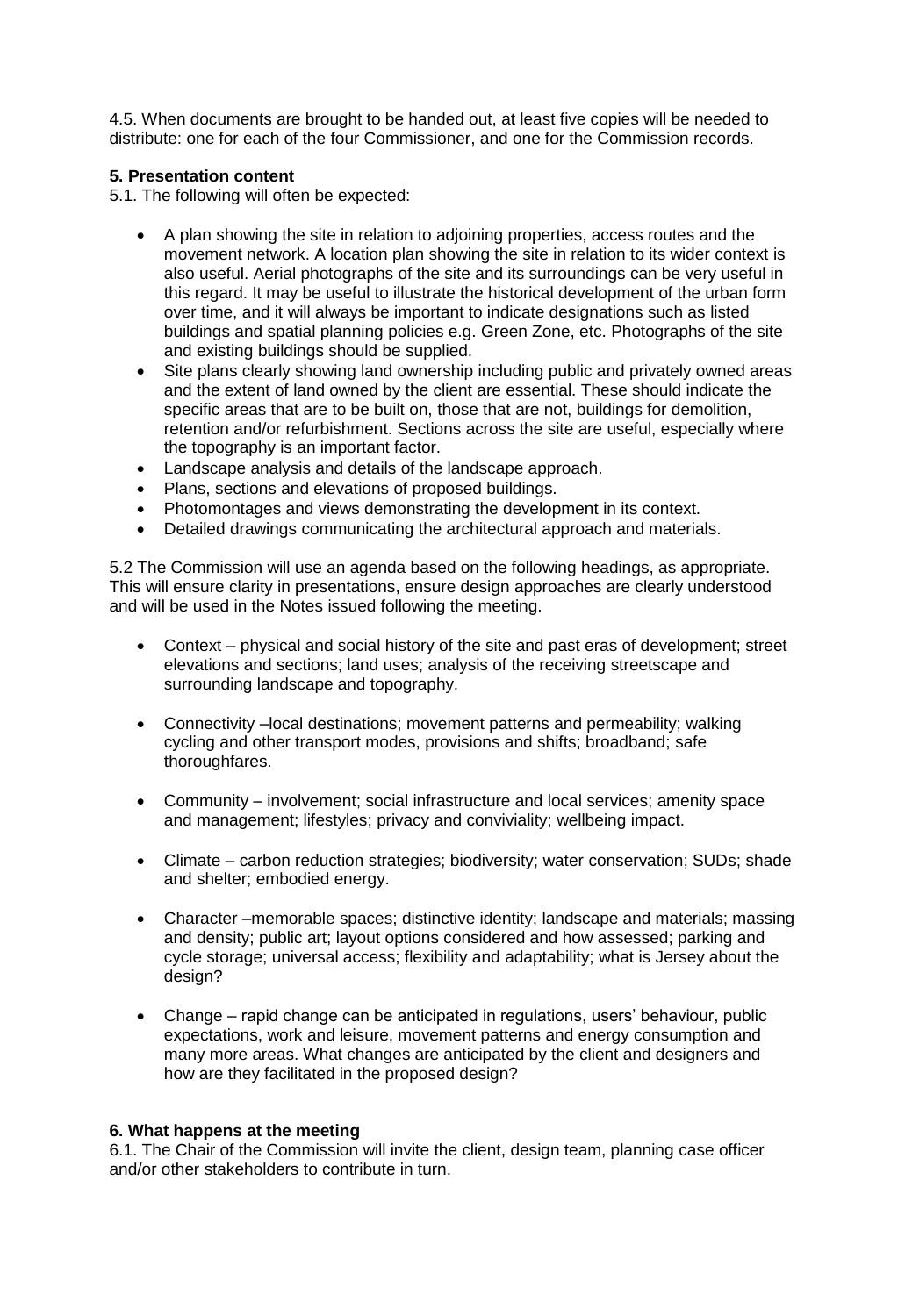6.2. The presentation usually begins with a short planning policy overview presented by the case officer and; (if they wish) a summary of their initial views of the proposals (5 minutes).

6.3. Following this a brief presentation by the client, describing the aspiration and concept for the project, and the brief established and issued to the design team, can be helpful (5 minutes maximum).

6.4. The main part of the presentation, by the architect or lead designer, allows the project to be presented in full (up to 25 minutes).

6.5. The Commission will expect the project to be explained in a particular order: first by outlining the brief and describing the nature of the intended site and its context; then moving on to a broad description of the design proposal and the principles used; before concentrating on the detail of the scheme.

6.6. It is open to any of the above – client, design team, planners – during their contributions to invite the Commission to address particular issues on which guidance would be particularly welcome.

6.7. Following the presentation, questions are asked of any of those presenting by members of the Commission. There is then discussion, often around the model or other visual material (30 minutes).

6.8. Towards the end of the discussion, the Chair will usually endeavour to draw together the consensus of the meeting and summarise the main points of guidance that have emerged.

6.9. The Commission will then discuss the scheme in closed session still using the displayed material (30 minutes). Those presenting are asked to withdraw to enable this closed discussion to be held.

#### **7. Who can attend the meeting**

7.1. The Commission welcomes having the client or a representative of the client organisation present.

7.2. The size and range of the design team who attend will vary with the nature and complexity of the scheme. Frequently, there will be architects, planners and landscape architects involved. Sometimes it may be appropriate for other professionals to attend too where it is relevant to address particular issues of a scheme e.g. transport, engineering, heritage, environmental sustainability, ecology.

7.3. For IHE (Regulation) the representative alongside the case officer can be the Director of Development Control. Sometimes it may be appropriate for other professionals to attend too where it is relevant to address particular issues of a scheme e.g. transport, heritage. The Commission welcomes having representatives of planning policy as well as development control, where appropriate.

#### **8. What happens following the meeting**

8.1. A formal written response in the form of 'notes' will be sent to the primary contact in the design team and to the IHE (Regulation) case officer and to other, agreed, interested bodies. The format will reflect the 6 'C's set out above.

8.2. When a scheme is in the public domain - that is, if it is the subject of a planning application or is being publicised by its promoters – then the JAC Notes are a public document and will form part of the public application case file. When a scheme is not in the public domain, the Commission's view is not made public and the notes will be caveated such that if a scheme is not the subject of a planning application when it came to the Commission the notes are offered in confidence to the addressee and those listed as being